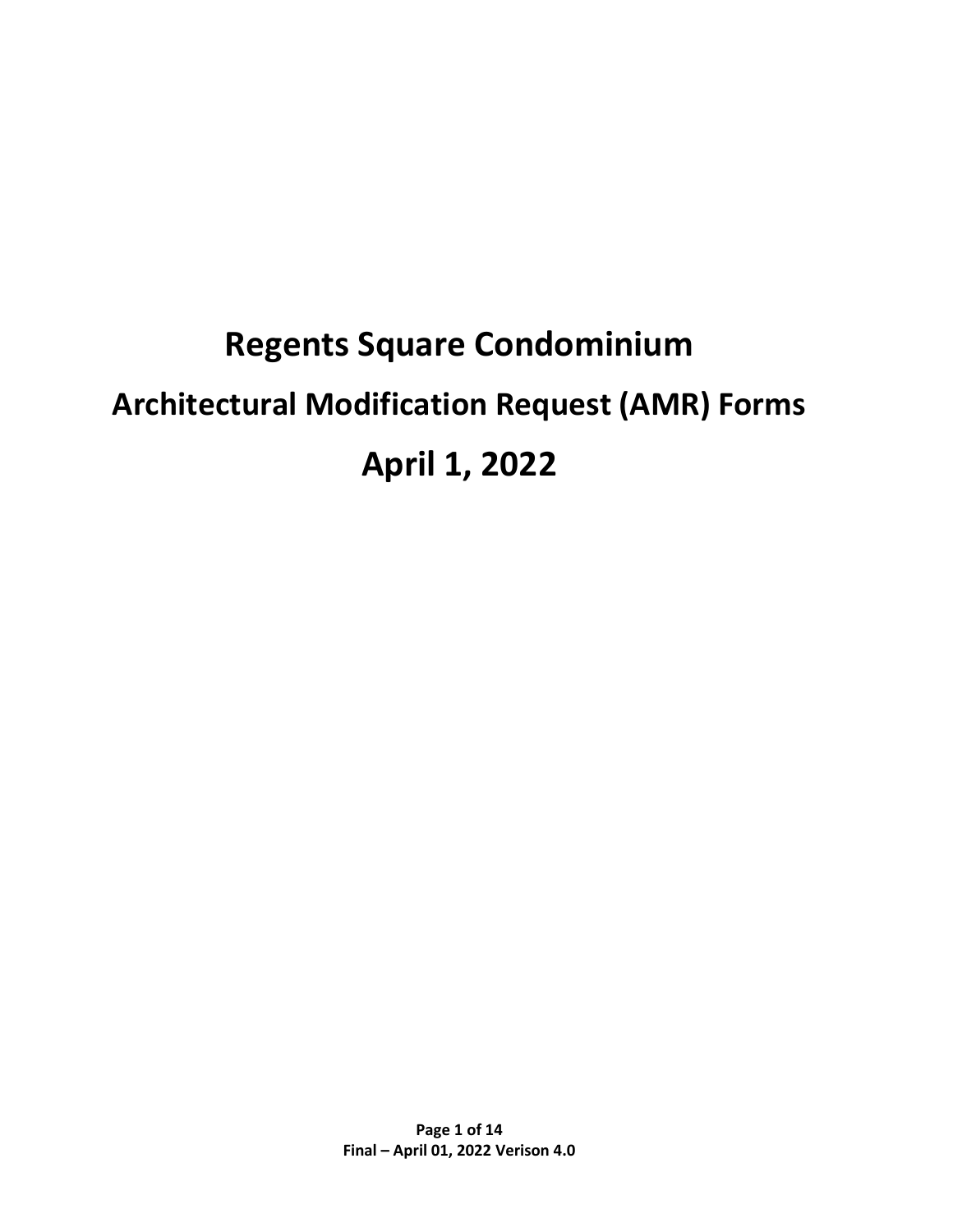## **Statement of Purpose and Policy**

**One of the intentions of the Board in establishing regulations for architectural modifications in Regents Square is to maintain the harmony of design throughout the condominium. Regents Square was designed to reflect a particular architectural style. Because of proximity of the units to each other, the external appearance of each unit in the condominium affects the appearance and monetary value of every other unit.**

**Another intention of regulating architectural modifications is safety. All written proposals for additions and modificarions must clearly indicate the procedures which insure the safety of the proposed request.** 

**For these reasons, the Board of Directors of Regents Square has established procedures and guidelines in an effort to maintain the community's harmonious appearance and to insure that all additions and modifications are safe and do not pose a danger to the unit or adjacent common areas.** 

**In addition to these procedures, the co-owner of every unit in Regents Square is bound by the Master Deed and By-Laws of Regents Square. (The By-Laws, Article V, Section 12, state "No Co-Owner shall make any alterations to any portion of the Condominium property which is to be maintained by the Council or remove any part or portion thereof; nor shall any co-owner make any additions thereto or do anything which would or might jeopardize the safety or soundness of the structure; nor shall any Co-Owner make any alterations to the water, gas, heating, electrical, plumbing or air conditioning systems, or make any structural addition, alteration, or improvement in or to his unit, without prior written consent thereto of the Board.") In substance, these documents impose legal obligations on each unit Co-Owner to obtain written consent from Regents Square Board of Directors prior to undertaking any structural addition, alteration, or improvement in or to their unit. It also provides guidelines within which any change can be made, such as the requirements that all repairs and replacements shall be substantially similar to the original construction and installation. Neither the Board of Directors nor any committee can waive these provisions.** 

**Any modification which is undertaken without prior Board approval may be removed, after giving notice, at the co-owners expense. Upon notification of the Board's decision to remove the modification , the co-owner's will have fifteen days from the date of the letter to appeal the action, either in writing to the Board of Directors or by attending a meeting of the Board if one is scheduled in that period.** 

**Any fees imposed will be added to the monthly condominium assessment. Failure to pay will result in the imposition of late penalties at the rate of \$ 15.00 per month and may result in having a lien placed against the co-owner's unit.** 

**Note: Under the provision of the Maryland Horizontal Property Act, co-owners have a period of not less than 30 days in which to review proposed condominium regulations prior to their taking effect. The Board of Directors solicited comments on the Regents Square Architectural Modifications Procedures and Guidelines contained in this document and approved them at the meeting of the Board on July 20, 1995.**

> **Date all co-owners sent proposed regulations: June 26, 1995 Effective Date of regulations: July 26, 1995**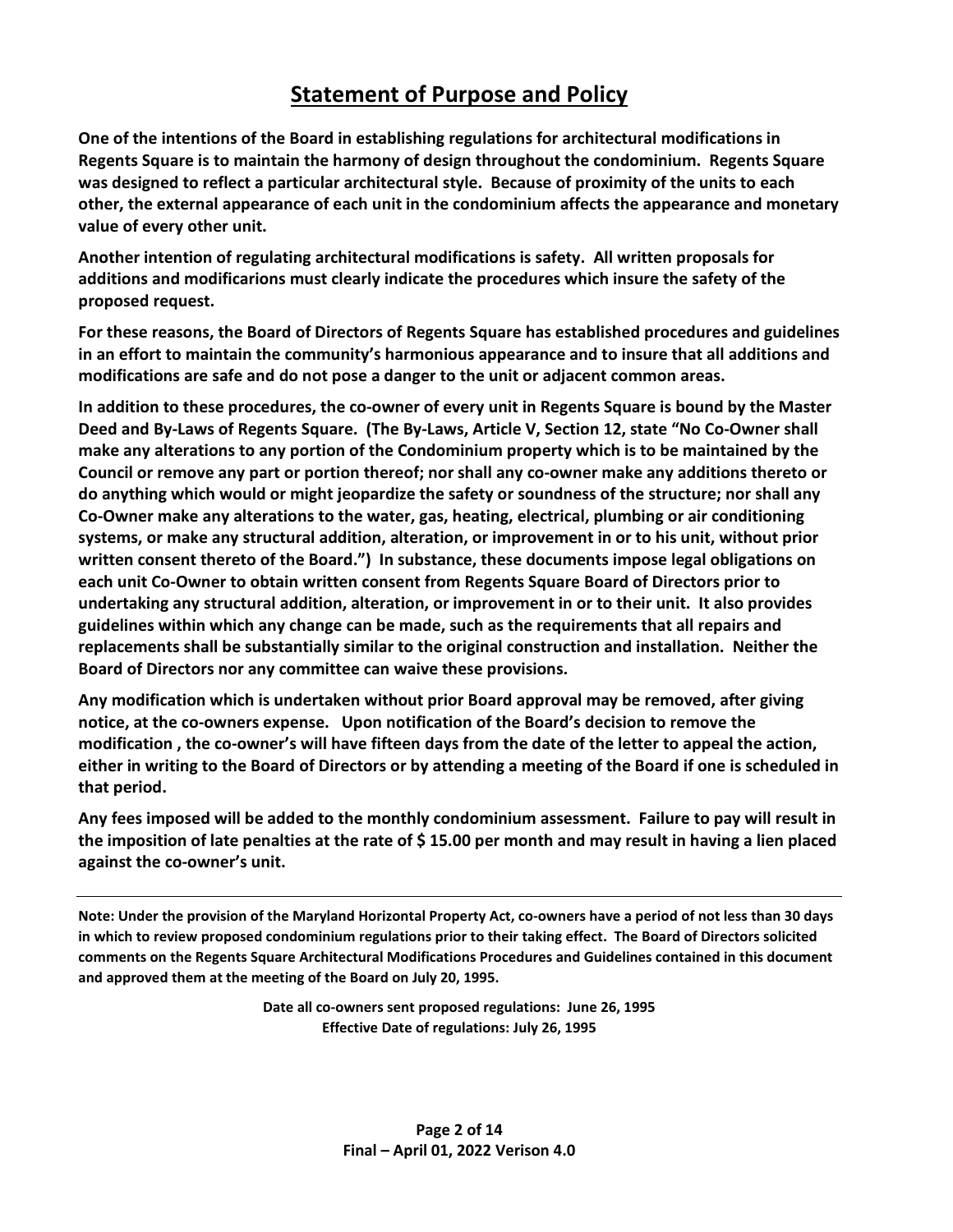## **Application Procedures**

- **1. All applicants must complete a** *Request for Approval* **and receive approval from the Board prior to undertaking any structural addition, alteration, or improvement in or to their unit. (By-Laws, Article V, Section 12)**
- **2. All applicants must complete a** *Maintenance and Liability* **Release and submit this release to the Board of Director of Regents Square prior to undertaking any structural addition, alteration, or improvement in or to their unit.**
- **3. All addition, alterations, or improvements must be in compliance with the Master Deed and By-Laws of Regents Square, as well as with the established guidelines and procedures set forth by the Board of Directors of Regents Square. Neither the Board of Directors nor any committee of the Board of Directors can supersede the provisions of the governing documents of the condominium.**
- **4. Before commencing any change, the co-owners must receive approval from the Board to obtain a Building Permit, where applicable, to insure compliance with codes and ordinances of the City of Rockville.**
- **5. Co-owner will be notified of Board's decision within 30 days of receipt of the application by the Board. For this purpose, the formal date of receipt will be considered to be the next scheduled meeting of Board subsequent to submission of the request.**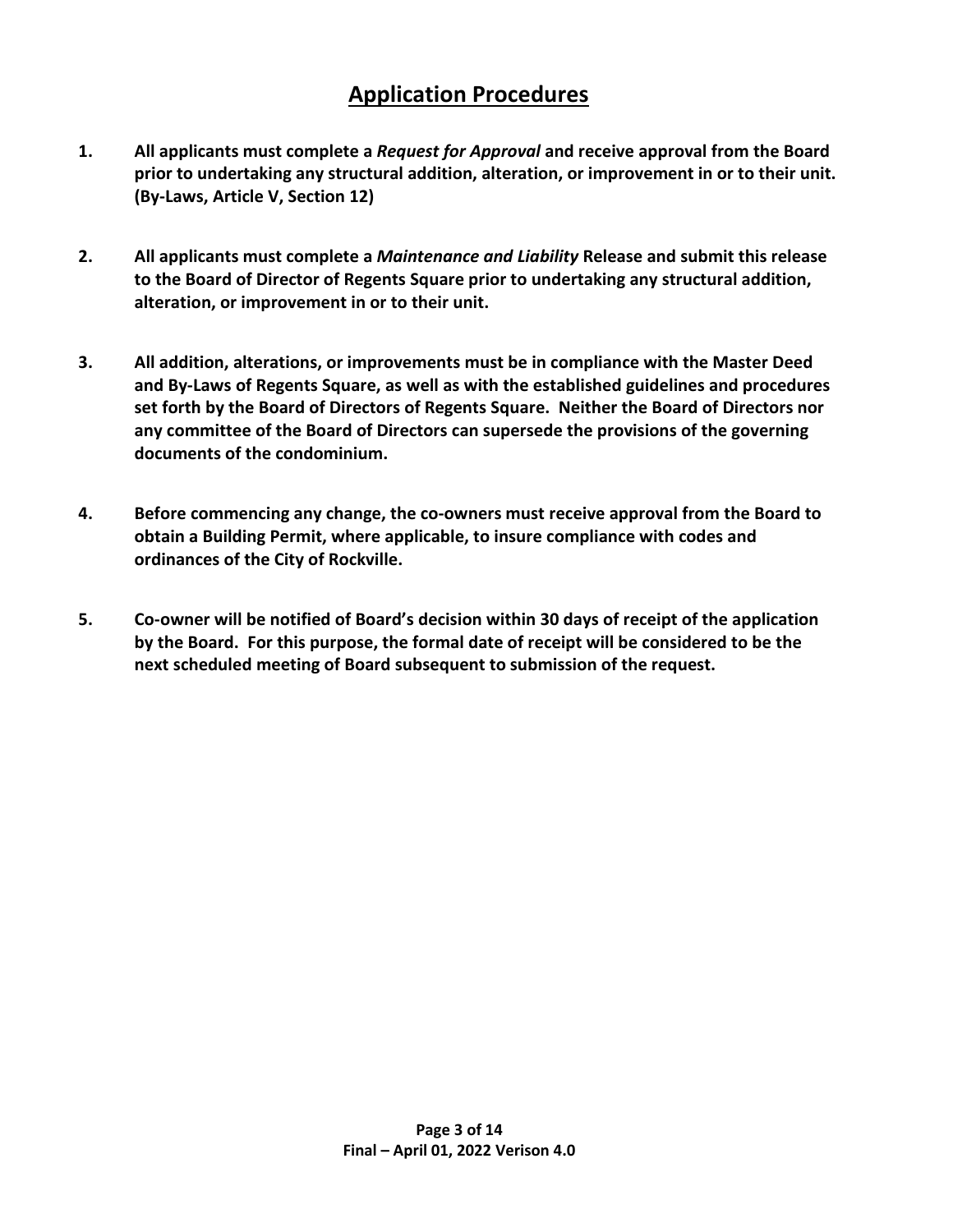## **Maintenance and Liability Release**

**I, \_\_\_\_\_\_\_\_\_\_\_\_\_\_\_\_\_\_\_\_\_\_\_\_\_\_\_\_\_\_\_\_\_\_\_\_\_, a co-owner at Regents Square Condominium, have submitted a proposed architectural modification to my unit, or to a general common or limited common area adjacent thereto, to the Board of Directors of Regents Square. This requested change is described in my application to the Board dated \_\_\_\_\_\_\_\_\_\_\_\_\_\_\_\_\_\_\_\_.** 

**If this request is approved, I hereby release Regents Square from all maintenance responsibilities and liabilities to whatever common area is encompassed by this architectural modification, and hereby accept responsibility for and liability of said modification and it is my obligation to so inform the next purchaser of my unit.** 

**I also understand that all approvals by the Board of Directors do not go into effect until this release is signed by the above-named co-owner and received by the Board of Directors of Regents Square.** 

**Further, I agree that should I or future co-owners not maintain this modification, the condominium, after giving notice, may remove such modification and may charge the co-owners for doing so.** 

 **\_\_\_\_\_\_\_\_\_\_\_\_\_\_\_\_\_\_\_\_\_\_\_\_\_\_\_\_\_\_\_\_\_\_**

 **\_\_\_\_\_\_\_\_\_\_\_\_\_\_\_\_\_\_\_\_\_\_\_\_\_\_\_\_\_\_\_\_\_\_\_**

**Date \_\_\_\_\_\_\_\_\_\_\_\_\_\_\_\_\_\_\_\_\_\_\_\_\_**

**Signature of Co-Owner**

**Signature of Co-Owner** 

**\_\_\_\_\_\_\_\_\_\_\_\_\_\_\_\_\_\_\_\_\_\_\_\_\_\_\_\_\_\_\_\_\_\_\_**

 **Address of Unit**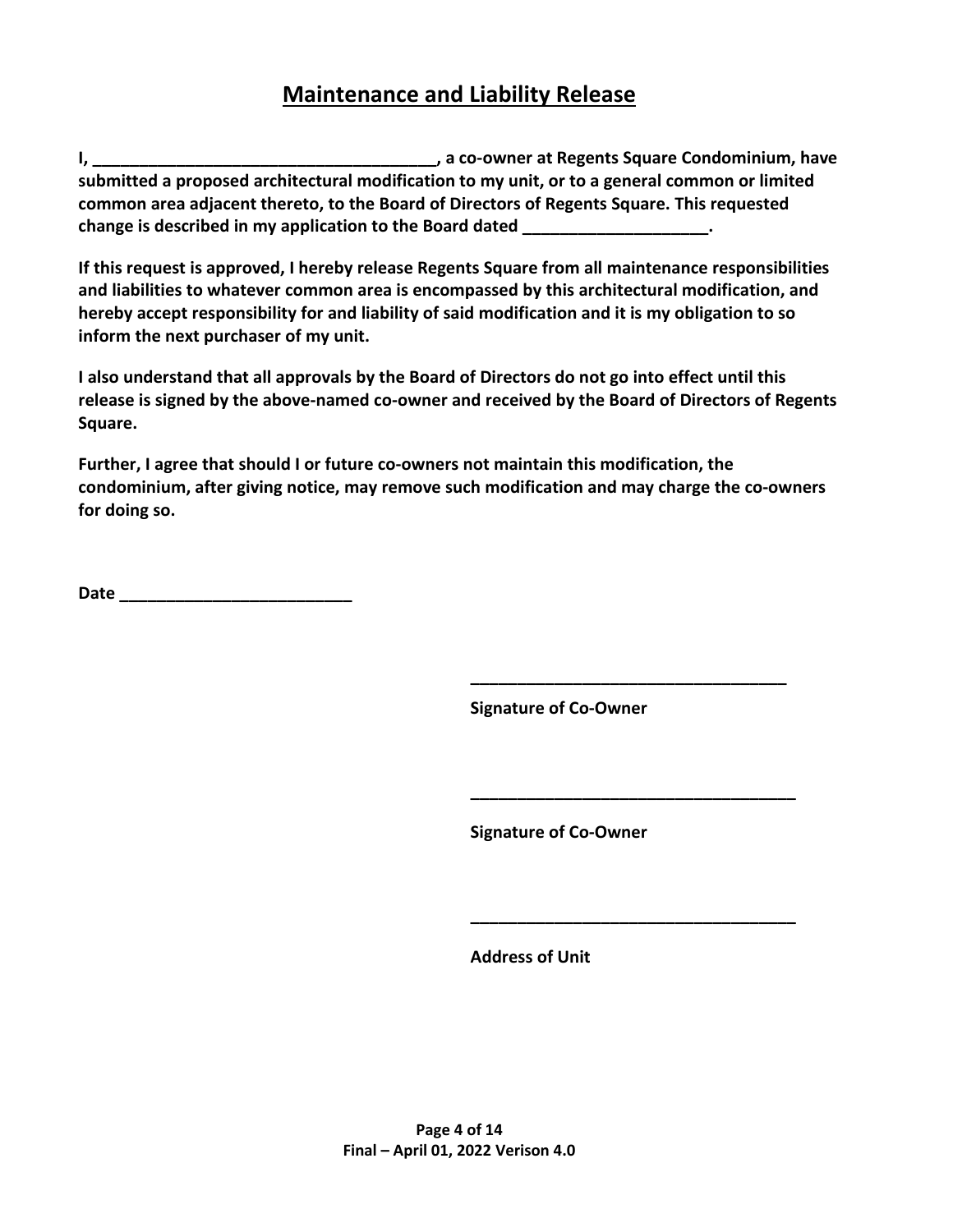#### **Co-Owner Information**

| Name(s) (Please Print): |                       |  |
|-------------------------|-----------------------|--|
| <b>Address of Unit:</b> | Date:                 |  |
| <b>Email Address:</b>   | <b>Contact Phone:</b> |  |

#### **Requested Modification**

| Please Check Applicable Boxes Below and Complete the Form as Indicated |                                                         |  |
|------------------------------------------------------------------------|---------------------------------------------------------|--|
|                                                                        | <b>Form A - Replacement Windows</b>                     |  |
|                                                                        | Form B - Replacement Front and/or Storm/Screen Door     |  |
|                                                                        | Form C - Replacement Rear Patio Door and/or Screen Door |  |
|                                                                        | <b>Form D - Installation of Vents and Ductwork</b>      |  |
|                                                                        | <b>Form E - Rear Fence</b>                              |  |
|                                                                        | Form F - Other                                          |  |

#### **Final Check List**

| I have attached the Maintenance and Liability Release Form                                                                                                                                                                                  |
|---------------------------------------------------------------------------------------------------------------------------------------------------------------------------------------------------------------------------------------------|
| I have attached the appropriate Architectural Modification Request Form (Form A to<br>E) and copy of the Quotation and/or Proposal which provides a detailed description<br>with a clear picture, product description/specifications sheet. |
| I agree that any variations of this application request form must be resubmitted for<br>approval.                                                                                                                                           |
| I also agree that I may not under any circumstances commence this project prior to<br>receiving written notification from the Community Manager indicating the approval<br>of this request by the Board of Directors.                       |

**Signature of Co-Owner** 

\_\_\_\_\_\_\_\_\_\_\_\_\_\_\_\_\_\_\_\_\_\_\_\_\_\_\_\_\_\_\_\_\_\_\_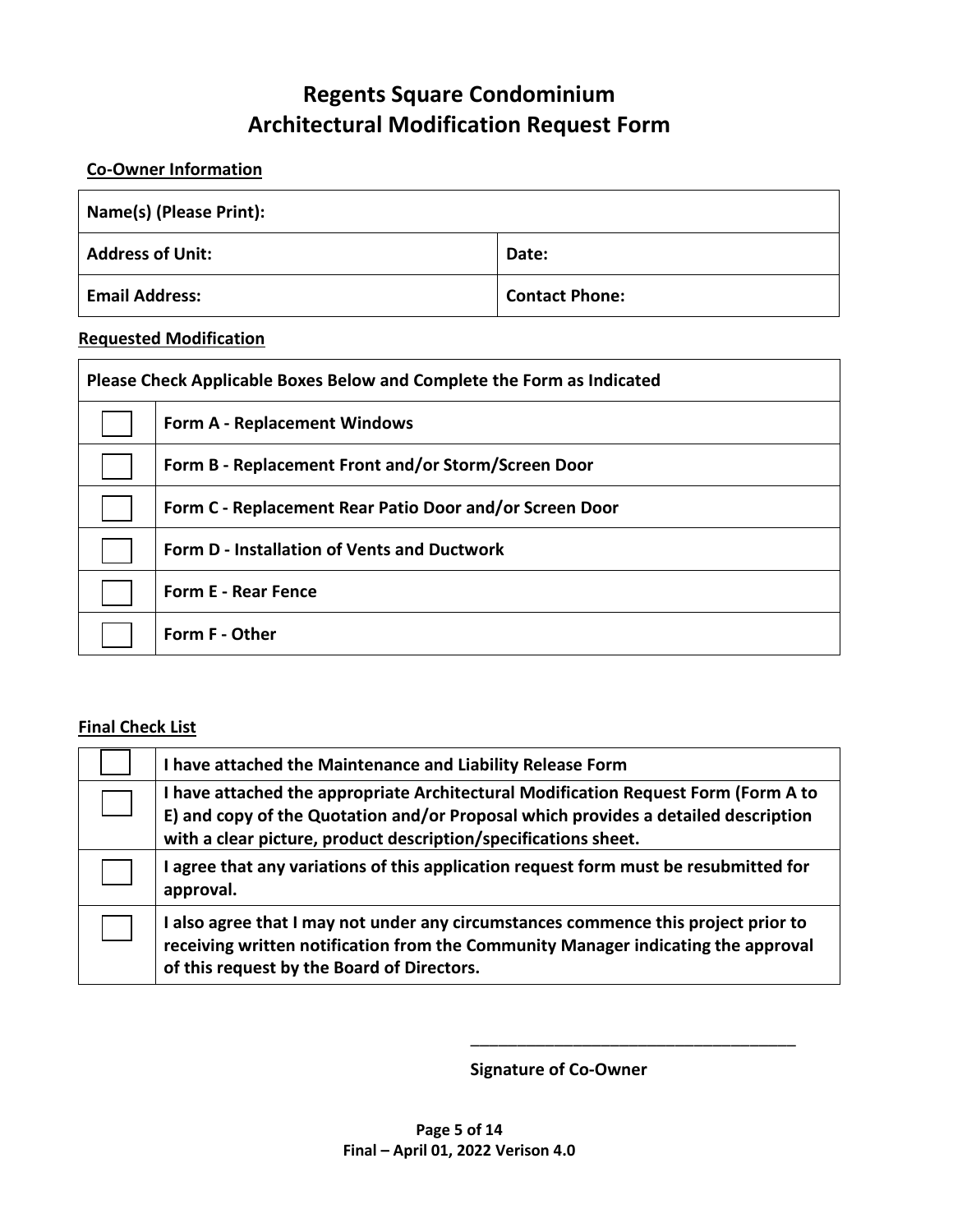## **Regents Square Condominium**

#### **Architectural Modification Request Form**

#### **Form A – Replacement Windows**

**All replacement windows must be the same in colonial design, style, and appearance as the original windows. Please provide a copy of the Quotation and/or Proposal which provides a detailed description of the planned installation and window product selected with a clear picture, product description/specifications sheet.** 

**As shown below all replacement windows must comply with the following standards:**

- **Trim, casement, grid patterns must be colonial in style.**
- **The number of panes of glass must identical to original.**
- **Total glass area must be the same identical to original.**
- **The color must be white or an approved color.**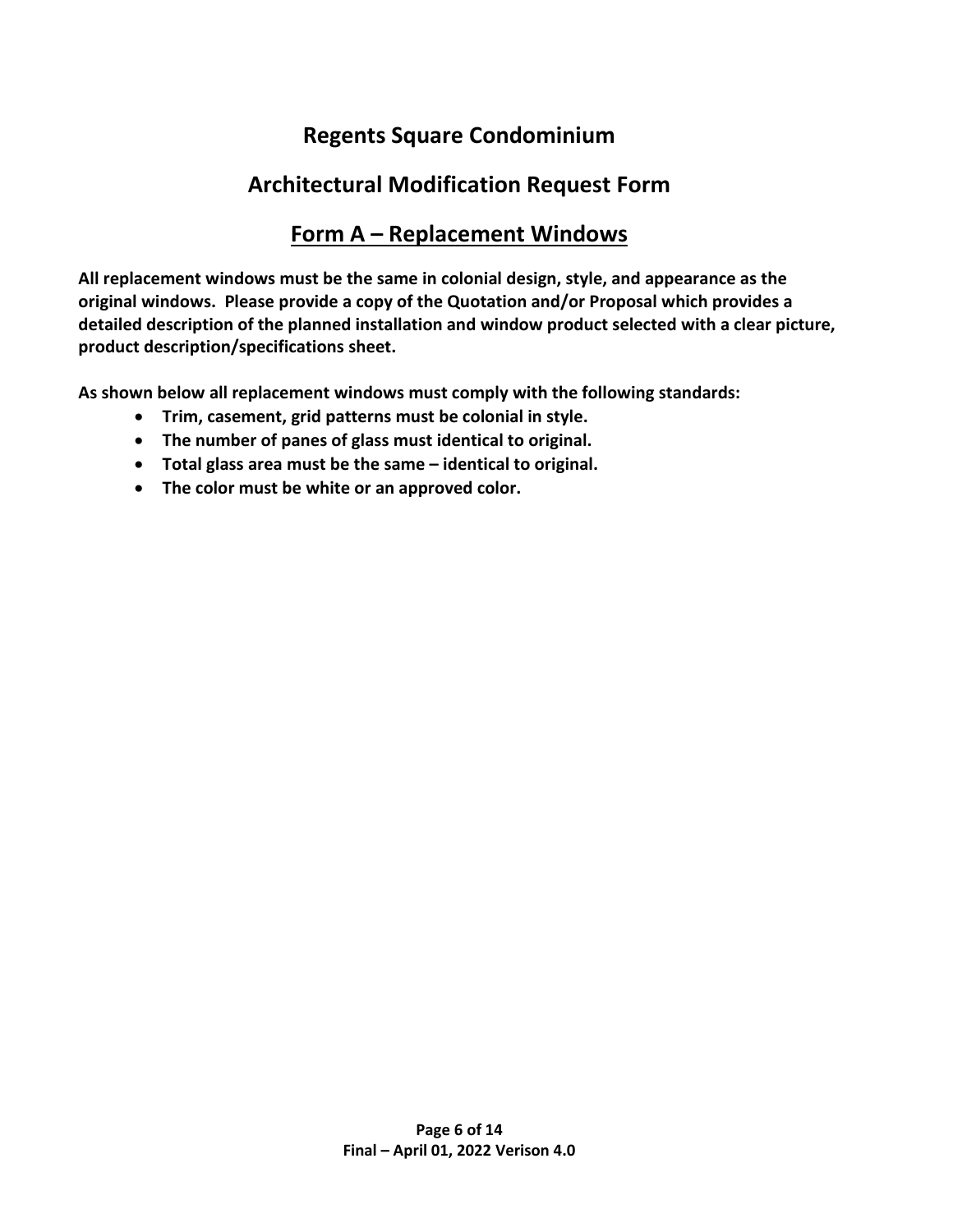# **Form B – Replacement Front Door and/or Storm/Screen Door**

**All replacement doors must be one of the approved styles as shown in Part 2 of this form. Please provide a copy of the Quotation and/or Proposal which provides a detailed description of the planned installation and door product selected with a clear picture, product description/ specifications sheet.** 

## **Part 1 – Front Door Specifications**

**Please provide the following information regarding the replacement you are planning to install.** 

| Door Height (Inches) |  |
|----------------------|--|
| Door Width (Inches)  |  |
| Door Color           |  |

**Please note: All replacement doors must fit the entire opening without the use of spacers to fill the height or width of the door and must be painted an approved Regents Square paint color.**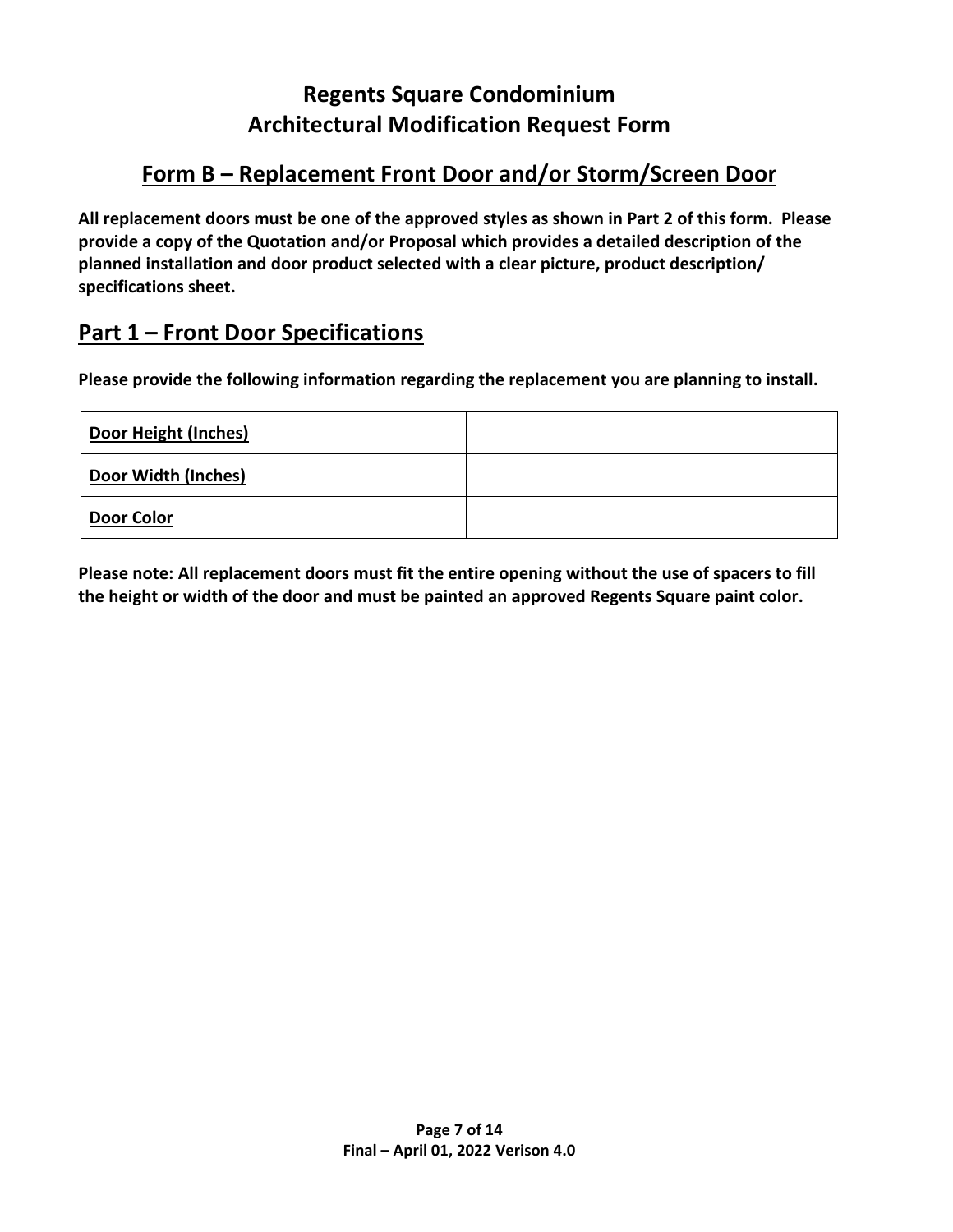# **Form B – Replacement Front Door and/or Storm/Screen Door**

# **Part 2 – Please Identify the Front Door Style Selected (check the box)**



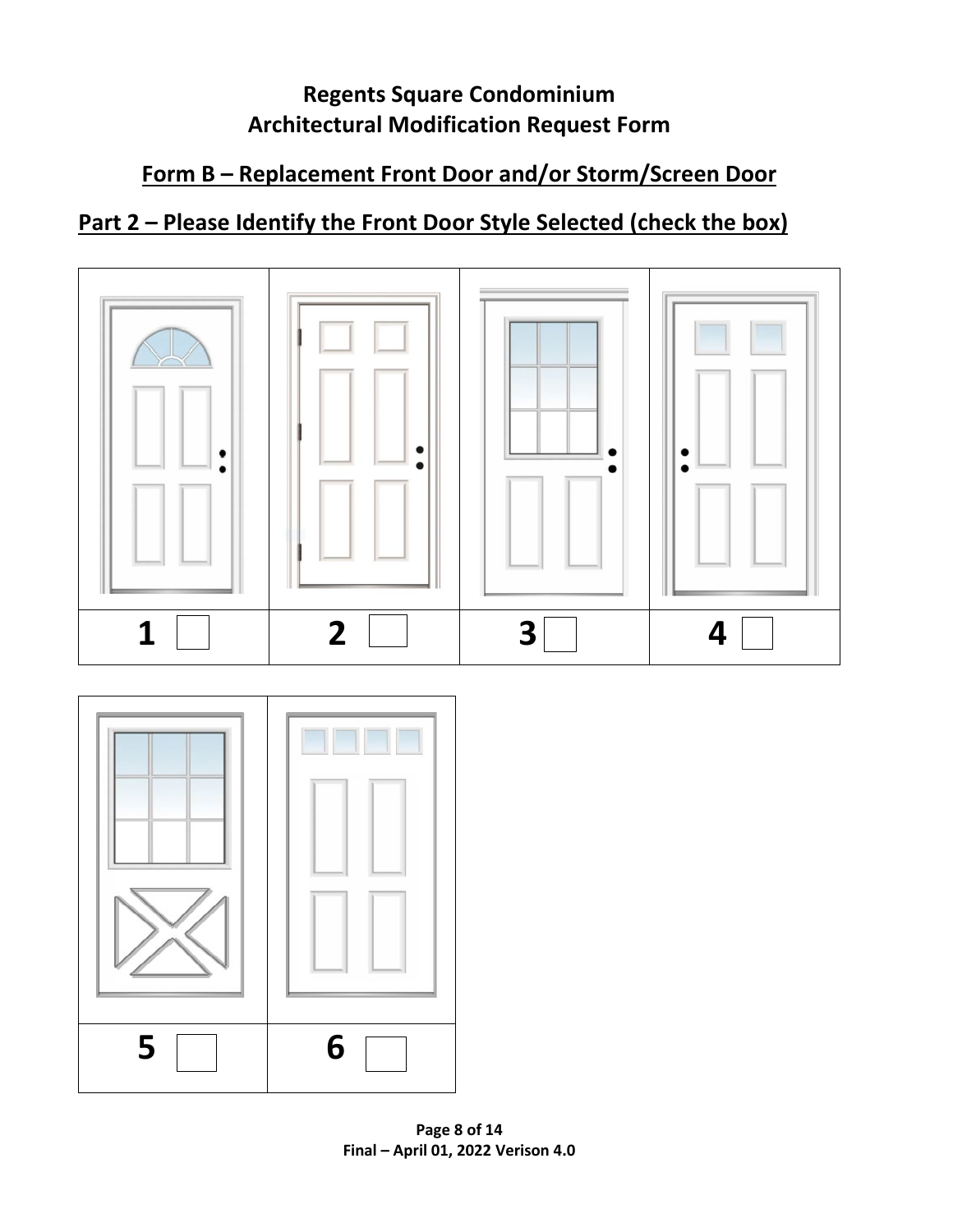## **Part 3 – Storm Door Specifications**

**Please provide the following information regarding the replacement you are planning to install.** 

| <b>Door Height (Inches)</b> |  |
|-----------------------------|--|
| Door Width (Inches)         |  |
| Door Color                  |  |

**All replacement storm doors must fit the entire opening without the use of spacers to fill the height or width of the door and must be painted an approved Regents Square paint color. One approved door style is a full-view door as shown below, configured with either glass or plexiglass; this style displays your entry door to its best advantage.** 

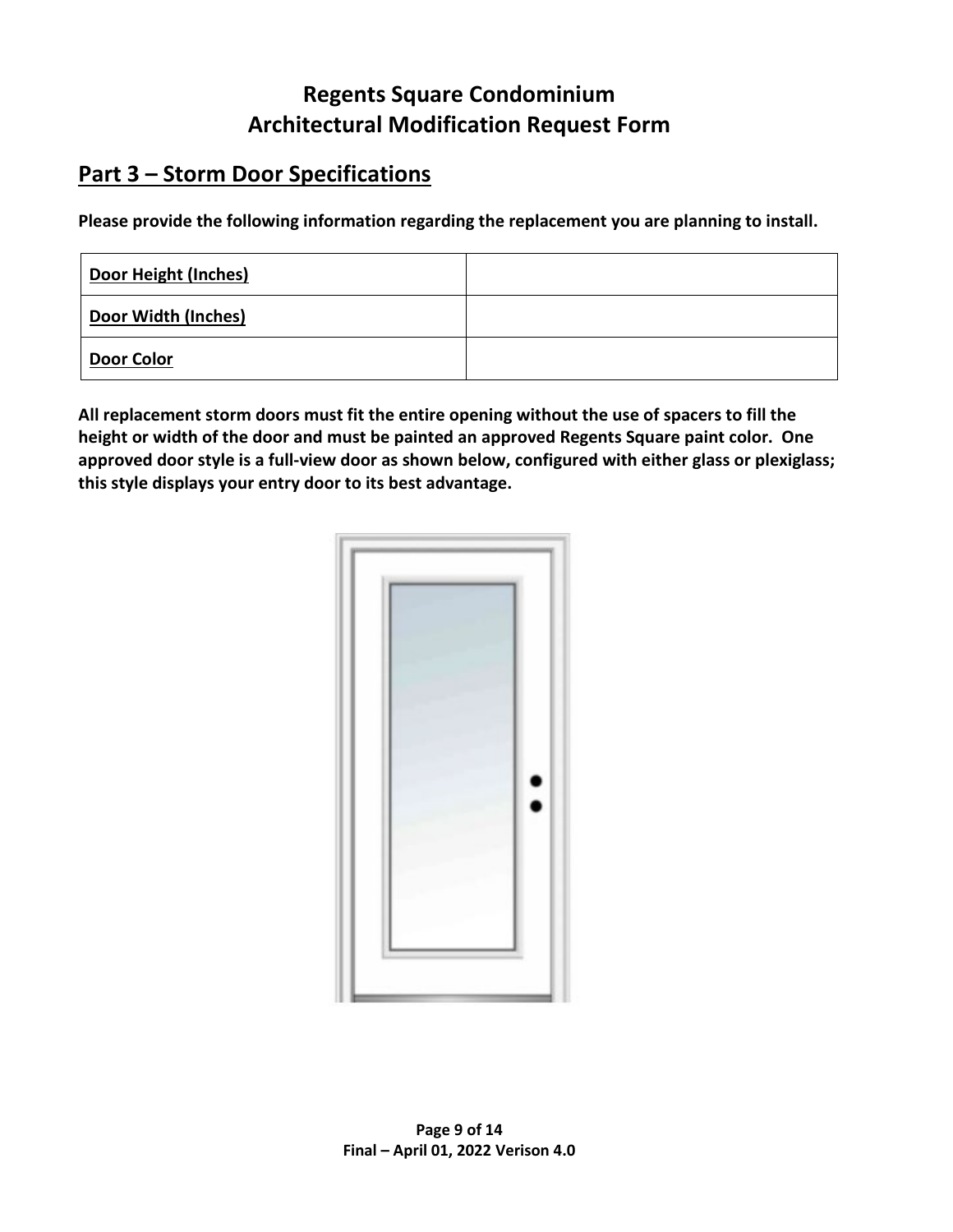# **Form C – Replacement Rear Patio Door and/or Screen Door**

**All replacement rear patio doors must be one of the two approved styles as shown below and the exact door installed may vary based on the size of the opening and exact door configuration selected by the co-owner. In addition, a co-owner may select a door glass style with or without Grilles and Mullions. Please provide a copy of the Quotation and/or Proposal which provides a detailed description of the planned installation and door product selected with a clear picture, product description/specifications sheet. Please note: All replacement doors must fit the entire opening without the use of spacers to fill the height or width of the door and must be painted an approved Regents Square Paint color.** 

#### **Part 1 – Door Specifications**

**Please provide the following information regarding the replacement you are planning to install.** 

| Door Height (Inches) |  |
|----------------------|--|
| Door Width (Inches)  |  |
| <b>Door Color</b>    |  |

**Please note: All replacement doors must fit the entire opening without the use of spacers to fill the height or width of the door and must be painted an approved Regents Square paint color.**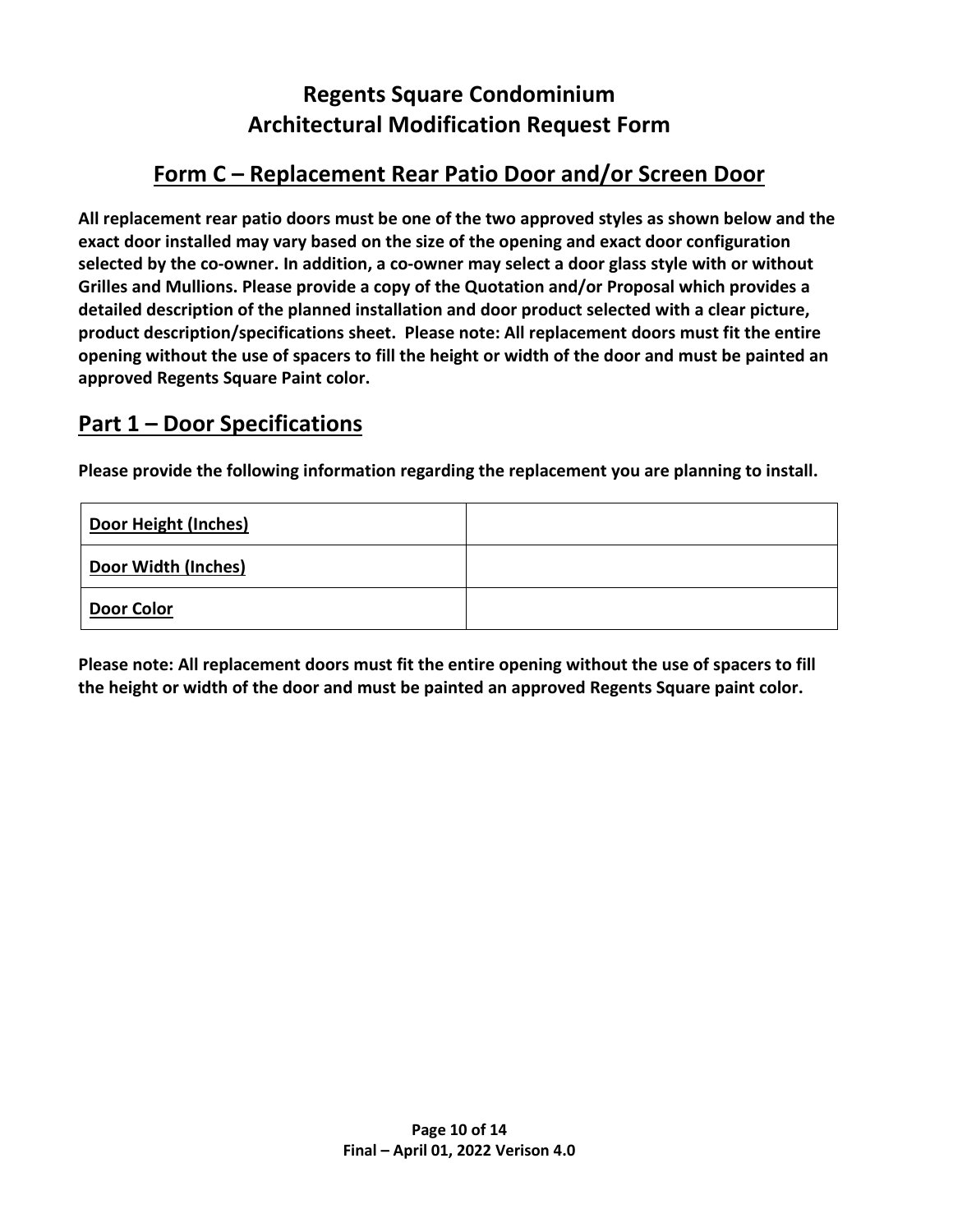# **Form C – Replacement Rear Patio Door and/or Screen Door**

# **Part 2 – Please Identify the Door Style Selected (check the box)**

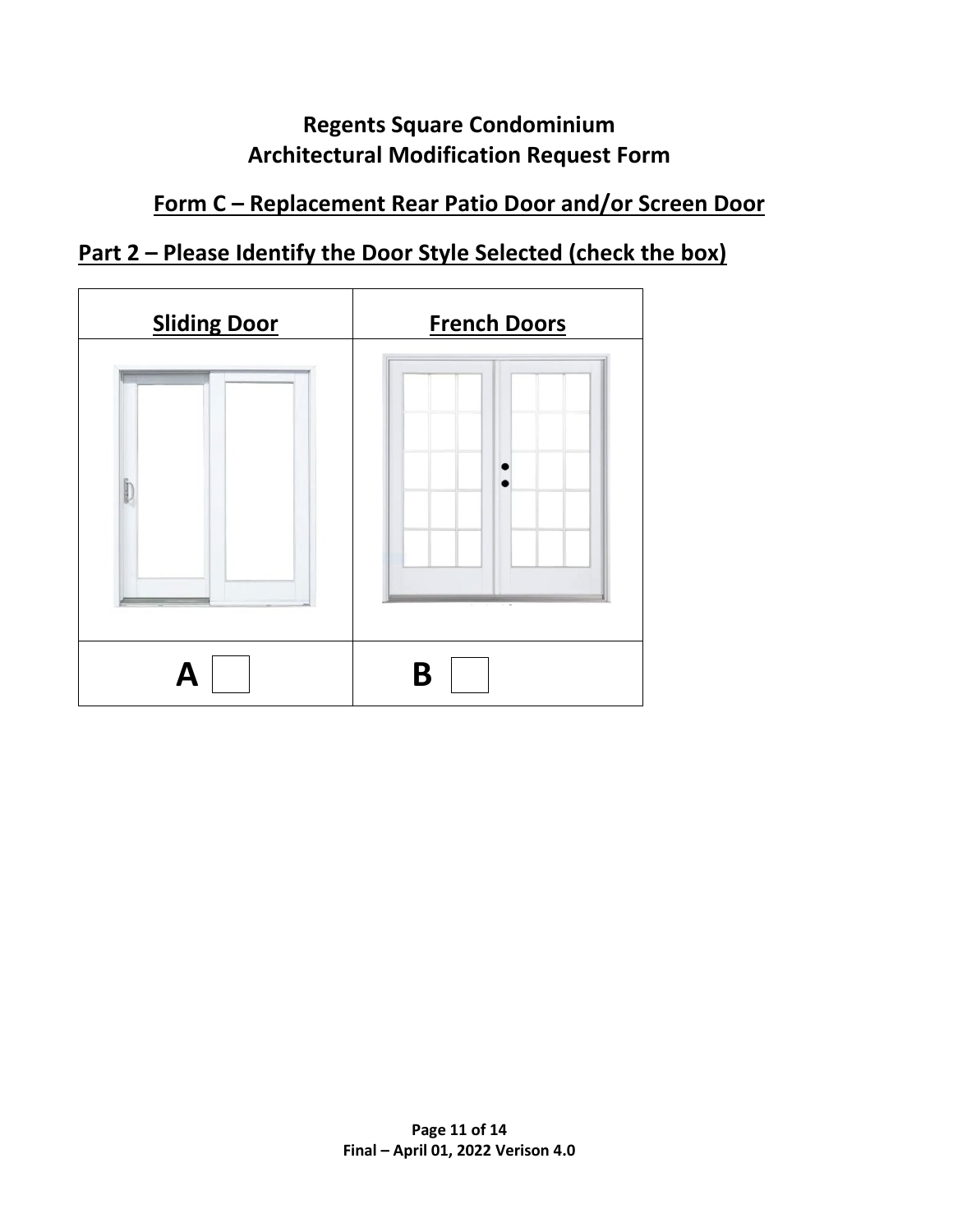#### **Regents Square Condominium**

## **Architectural Modification Request Form**

## **Form D - Vents and Duct Work**

**Co-owners may install vents to the outside of a unit. Usually, they are to vent dryers and/or for stove top ventilation. All exterior vents and ducting need to be approved by the Board before installation. Please provide a detailed description of the planned installation and vent/duct work product selected with a clear picture, product description/ specifications sheet. Below is a sample exterior vent.** 

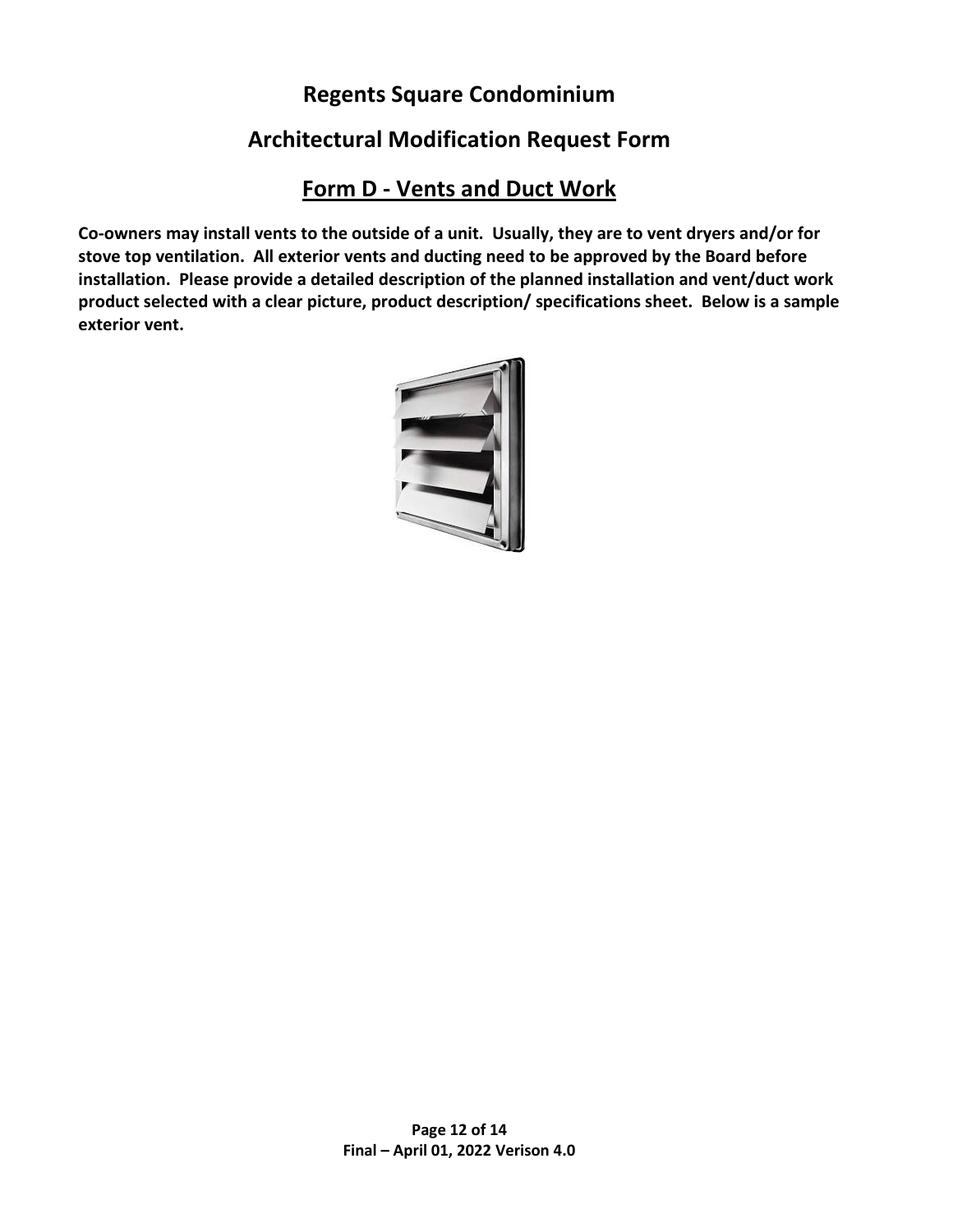# **Form E - Rear Fence**

**Please Note: A patio's rear side fences are installed and maintained by the Condominium. A coowner, with Board permission, may install a gated rear fence to enclose the patio. Such a fence and gate are at the co-owners' expense and responsibility to maintain in satisfactory condition. A gate is required to allow access by the condominium as necessary for maintenance of the exterior of the townhouses. A rear fence may only be as far (i.e. distance) from the back wall of the unit as specified in the Master Deed. Any fence that is erected beyond the distance as specified in the Master Deed must be removed promptly and at the co-owner's expense.** 

**All new or replacement rear fences must be one the two approved styles shown below. A rear fence must be no higher than existing side fences. Please provide a copy of the Quotation and/or Proposal which provides a detailed description of the planned installation and fencing product selected with a clear picture, product description/ specifications sheet. Please Note: Fences should remain natural in color and not be stained or painted. A clear wood preservative is permitted.** 



**\* Please note – this design, although not noted in the co-owner's handbook, is acceptable.**